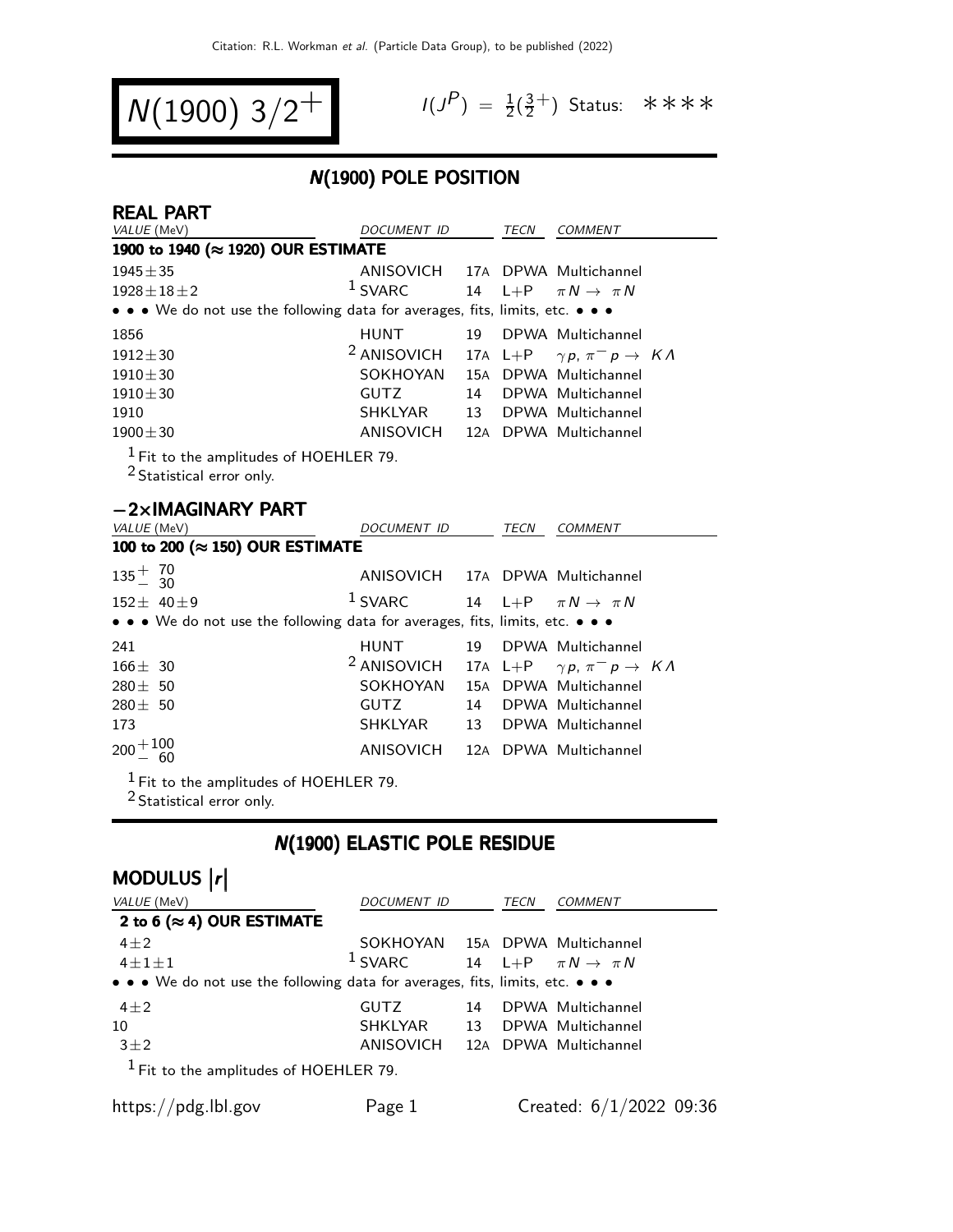| <b>PHASE <math>\theta</math></b>                                              |                                 |    |      |                                  |
|-------------------------------------------------------------------------------|---------------------------------|----|------|----------------------------------|
| VALUE $(^\circ)$                                                              | <i>DOCUMENT ID</i>              |    | TECN | <b>COMMENT</b>                   |
| $-50$ to 10 ( $\approx -20$ ) OUR ESTIMATE                                    |                                 |    |      |                                  |
| $-10\pm 40$                                                                   | SOKHOYAN 15A DPWA Multichannel  |    |      |                                  |
| $-29 \pm 15 \pm 2$                                                            | $1$ SVARC                       |    |      | 14 L+P $\pi N \rightarrow \pi N$ |
| • • • We do not use the following data for averages, fits, limits, etc. • • • |                                 |    |      |                                  |
| $-10 + 40$                                                                    | <b>GUTZ</b>                     | 14 |      | DPWA Multichannel                |
| $-64$                                                                         | SHKLYAR                         | 13 |      | DPWA Multichannel                |
| $10 \pm 35$                                                                   | ANISOVICH 12A DPWA Multichannel |    |      |                                  |
| $1$ Fit to the amplitudes of HOEHLER 79.                                      |                                 |    |      |                                  |

# N(1900) INELASTIC POLE RESIDUE

The "normalized residue" is the residue divided by  $\Gamma_{pole}/2$ .

|                              | Normalized residue in $N\pi \rightarrow N(1900) \rightarrow N\eta$                                                                                                                                                                                                                                                                                                                                                                                                        |  |
|------------------------------|---------------------------------------------------------------------------------------------------------------------------------------------------------------------------------------------------------------------------------------------------------------------------------------------------------------------------------------------------------------------------------------------------------------------------------------------------------------------------|--|
|                              | $\underline{\textit{MODULUS}} \qquad \qquad \underline{\textit{PHASE (}^{\circ}) \qquad \qquad} \qquad \qquad \underline{\textit{DOCUMENT ID}} \qquad \qquad \underline{\textit{TECN}} \quad \underline{\textit{COMMENT}}$                                                                                                                                                                                                                                                |  |
|                              | $0.05 \pm 0.02$ 70 $\pm$ 60 ANISOVICH 12A DPWA Multichannel                                                                                                                                                                                                                                                                                                                                                                                                               |  |
|                              | Normalized residue in $N\pi \rightarrow N(1900) \rightarrow AK$                                                                                                                                                                                                                                                                                                                                                                                                           |  |
|                              | MODULUS PHASE (°) DOCUMENT ID TECN COMMENT                                                                                                                                                                                                                                                                                                                                                                                                                                |  |
|                              | $0.03 \pm 0.02$ 90 $\pm$ 40 ANISOVICH 17A DPWA Multichannel                                                                                                                                                                                                                                                                                                                                                                                                               |  |
|                              | • • • We do not use the following data for averages, fits, limits, etc. • • •                                                                                                                                                                                                                                                                                                                                                                                             |  |
|                              | $0.07 \pm 0.03$ 135 $\pm$ 25 ANISOVICH 12A DPWA Multichannel                                                                                                                                                                                                                                                                                                                                                                                                              |  |
|                              | Normalized residue in $N\pi \rightarrow N(1900) \rightarrow \Sigma K$                                                                                                                                                                                                                                                                                                                                                                                                     |  |
|                              | MODULUS PHASE (°) DOCUMENT ID TECN COMMENT                                                                                                                                                                                                                                                                                                                                                                                                                                |  |
| $0.04 \pm 0.02$ $110 \pm 30$ | ANISOVICH 12A DPWA Multichannel                                                                                                                                                                                                                                                                                                                                                                                                                                           |  |
|                              | Normalized residue in $N\pi \to N(1900) \to N(1535)\pi$                                                                                                                                                                                                                                                                                                                                                                                                                   |  |
|                              | $\begin{array}{ccccccccc}\textit{MODULUS} & & & \textit{PHASE}& @ & & & & \textit{DOCUMENT} & \textit{ID} & & \textit{TECN} & \textit{COMMENT} & \textit{OMMENT} & \textit{OMMENT} & \textit{OMMENT} & & & & \textit{OMMENT} & \textit{OMMENT} & \textit{OMMENT} & \textit{OMMENT} & \textit{OMMENT} & \textit{OMMENT} & \textit{OMMENT} & \textit{OMMENT} & \textit{OMMENT} & \textit{OMMENT} & \textit{OMMENT} & \textit{OMMENT} & \textit{OMMENT} & \textit{OMMENT} &$ |  |
|                              | $0.04 \pm 0.01$ 170 $\pm$ 30 GUTZ 14 DPWA Multichannel                                                                                                                                                                                                                                                                                                                                                                                                                    |  |
|                              | Normalized residue in $N\pi \to N(1900) \to \Delta(1232)\pi$ , P-wave                                                                                                                                                                                                                                                                                                                                                                                                     |  |
|                              |                                                                                                                                                                                                                                                                                                                                                                                                                                                                           |  |
|                              |                                                                                                                                                                                                                                                                                                                                                                                                                                                                           |  |
|                              | $\begin{array}{lll}\n \textit{MODULUS}\quad & \textit{PHASE}&\textit{?)}\\ \n 0.07\pm0.04 \qquad & -65\pm30 \qquad & \textit{SOKHOYAN}\quad 15A \quad\textit{DPWA} \quad\textit{Multichan} \end{array}$<br>SOKHOYAN 15A DPWA Multichannel                                                                                                                                                                                                                                 |  |
|                              |                                                                                                                                                                                                                                                                                                                                                                                                                                                                           |  |
|                              | Normalized residue in $N\pi \to N(1900) \to \Delta(1232)\pi$ , F-wave                                                                                                                                                                                                                                                                                                                                                                                                     |  |
|                              | $\begin{array}{ccccccccc}\textit{MODULUS} & \textit{PHASE}&\textit{?}) & \textit{DOCUMENT ID} & \textit{TER} & \textit{COMMENT} \end{array}$<br>$0.10 \pm 0.05$ 80 $\pm$ 30 SOKHOYAN 15A DPWA Multichannel                                                                                                                                                                                                                                                                |  |
|                              | Normalized residue in $N\pi \to N(1900) \to N(1520)\pi$                                                                                                                                                                                                                                                                                                                                                                                                                   |  |
|                              | MODULUS PHASE (°) DOCUMENT ID TECN COMMENT                                                                                                                                                                                                                                                                                                                                                                                                                                |  |
|                              | $\overline{0.07\pm 0.04}$ - 105 $\pm$ 35 SOKHOYAN 15A DPWA Multichannel                                                                                                                                                                                                                                                                                                                                                                                                   |  |
|                              | Normalized residue in $N\pi \rightarrow N(1900) \rightarrow N\sigma$                                                                                                                                                                                                                                                                                                                                                                                                      |  |
|                              |                                                                                                                                                                                                                                                                                                                                                                                                                                                                           |  |
|                              | $\begin{array}{ccccccccc}\textit{MODULUS} & & & \textit{PHASE}& \textit{?}) & & & \textit{DOCUMENT} & \textit{ID} & & \textit{TECN} & \textit{COMMENT} & \textit{?} \end{array}$<br>$0.03 \pm 0.02$ $-110 \pm 35$ SOKHOYAN 15A DPWA Multichannel                                                                                                                                                                                                                          |  |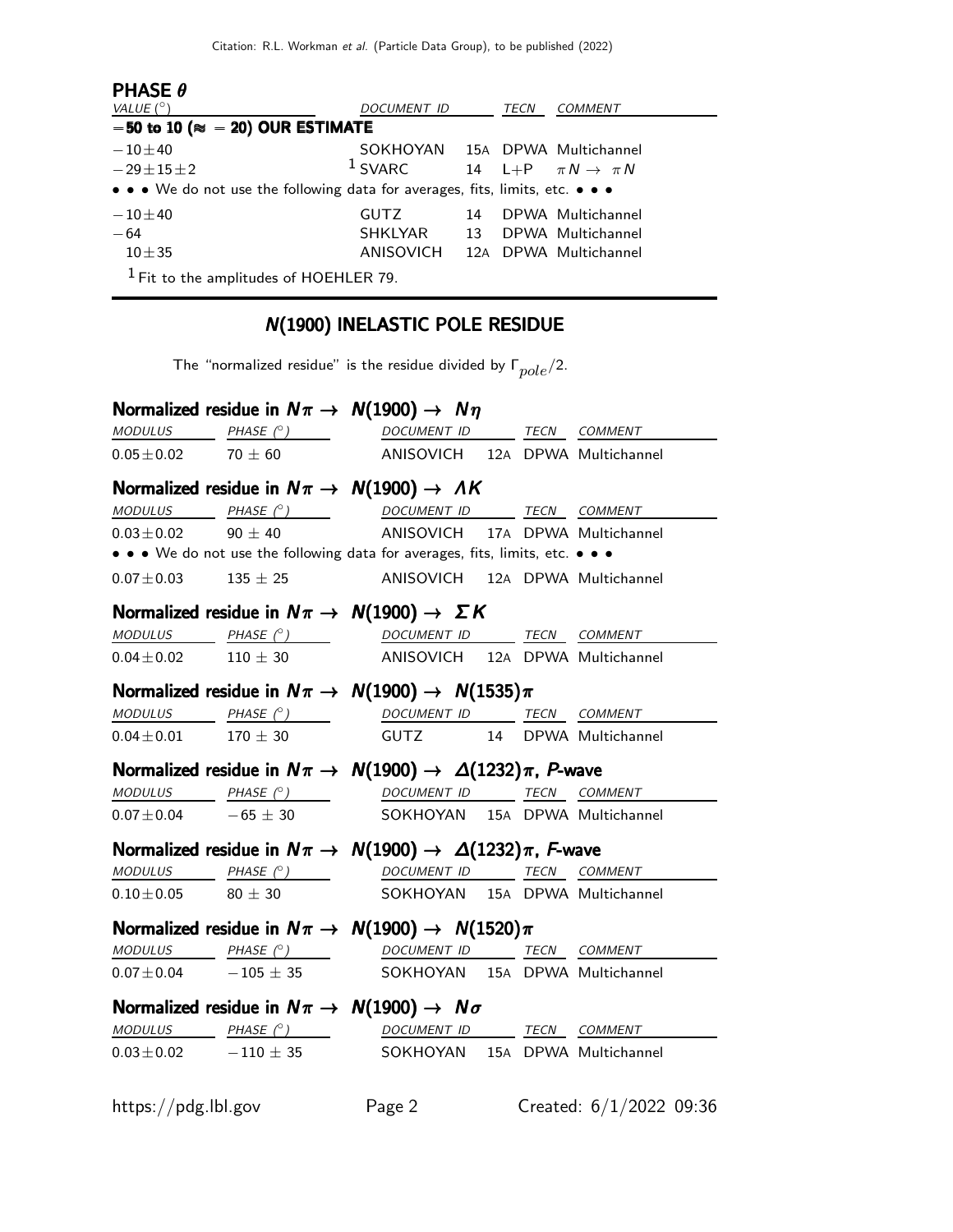#### N(1900) BREIT-WIGNER MASS

| VALUE (MeV)                                                                   | DOCUMENT ID                    |    | TECN | COMMENT               |  |  |
|-------------------------------------------------------------------------------|--------------------------------|----|------|-----------------------|--|--|
| 1890 to 1950 (≈ 1920) OUR ESTIMATE                                            |                                |    |      |                       |  |  |
| $1911 \pm 6$                                                                  | $1$ HUNT                       | 19 |      | DPWA Multichannel     |  |  |
| $1910 \pm 30$                                                                 | SOKHOYAN 15A DPWA Multichannel |    |      |                       |  |  |
| $1998 + 3$                                                                    | $1$ SHKLYAR $13$               |    |      | DPWA Multichannel     |  |  |
| • • • We do not use the following data for averages, fits, limits, etc. • • • |                                |    |      |                       |  |  |
| $1910 \pm 30$                                                                 | <b>GUTZ</b>                    | 14 |      | DPWA Multichannel     |  |  |
| $1905 \pm 30$                                                                 | ANISOVICH                      |    |      | 12A DPWA Multichannel |  |  |
| $1900 \pm 8$                                                                  | $1$ SHRESTHA                   |    |      | 12A DPWA Multichannel |  |  |
| $1951 \pm 53$                                                                 | <b>PENNER</b>                  |    |      | 02C DPWA Multichannel |  |  |
| <sup>1</sup> Statistical error only.                                          |                                |    |      |                       |  |  |

N(1900) BREIT-WIGNER WIDTH

| VALUE (MeV)                                                                   | DOCUMENT ID                    |     | TECN | COMMENT               |
|-------------------------------------------------------------------------------|--------------------------------|-----|------|-----------------------|
| 100 to 320 (≈ 200) OUR ESTIMATE                                               |                                |     |      |                       |
| $292 + 16$                                                                    | $1$ HUNT                       | 19  |      | DPWA Multichannel     |
| $270 \pm 50$                                                                  | SOKHOYAN 15A DPWA Multichannel |     |      |                       |
| $359 \pm 10$                                                                  | $^1$ SHKLYAR $\qquad$ 13       |     |      | DPWA Multichannel     |
| • • • We do not use the following data for averages, fits, limits, etc. • • • |                                |     |      |                       |
| $270 \pm 50$                                                                  | <b>GUTZ</b>                    | 14  |      | DPWA Multichannel     |
| $250 + 120$                                                                   | ANISOVICH                      |     |      | 12A DPWA Multichannel |
| $101 \pm 15$                                                                  | $^1$ SHRESTHA                  |     |      | 12A DPWA Multichannel |
| $622 \pm 42$                                                                  | <b>PENNER</b>                  | 02C |      | DPWA Multichannel     |
| $1$ Statistical error only.                                                   |                                |     |      |                       |

|               | Mode                       | Fraction $(\Gamma_i/\Gamma)$ |
|---------------|----------------------------|------------------------------|
| $\Gamma_1$    | $N\pi$                     | $1 - 20 \%$                  |
| $\Gamma_2$    | $N\eta$                    | $2 - 14%$                    |
| $\Gamma_3$    | $N\eta'$                   | $4 - 8$ %                    |
| $\Gamma_4$    | $N\omega$                  | $7 - 13 \%$                  |
| $\Gamma_5$    | ΛK                         | $2 - 20%$                    |
| $\Gamma_6$    | ΣΚ                         | $3 - 7 \%$                   |
| $\Gamma$      | $N \pi \pi$                | $>56\%$                      |
| $\Gamma_8$    | $\Delta(1232)\pi$          | 30-70 %                      |
| $\Gamma_9$    | $\Delta(1232)\pi$ , P-wave | $9 - 25 \%$                  |
| $\Gamma_{10}$ | $\Delta(1232)\pi$ , F-wave | $21 - 45 \%$                 |
| $\Gamma_{11}$ | $N \rho$ , $S=1/2$         | $25 - 40 \%$                 |

# N(1900) DECAY MODES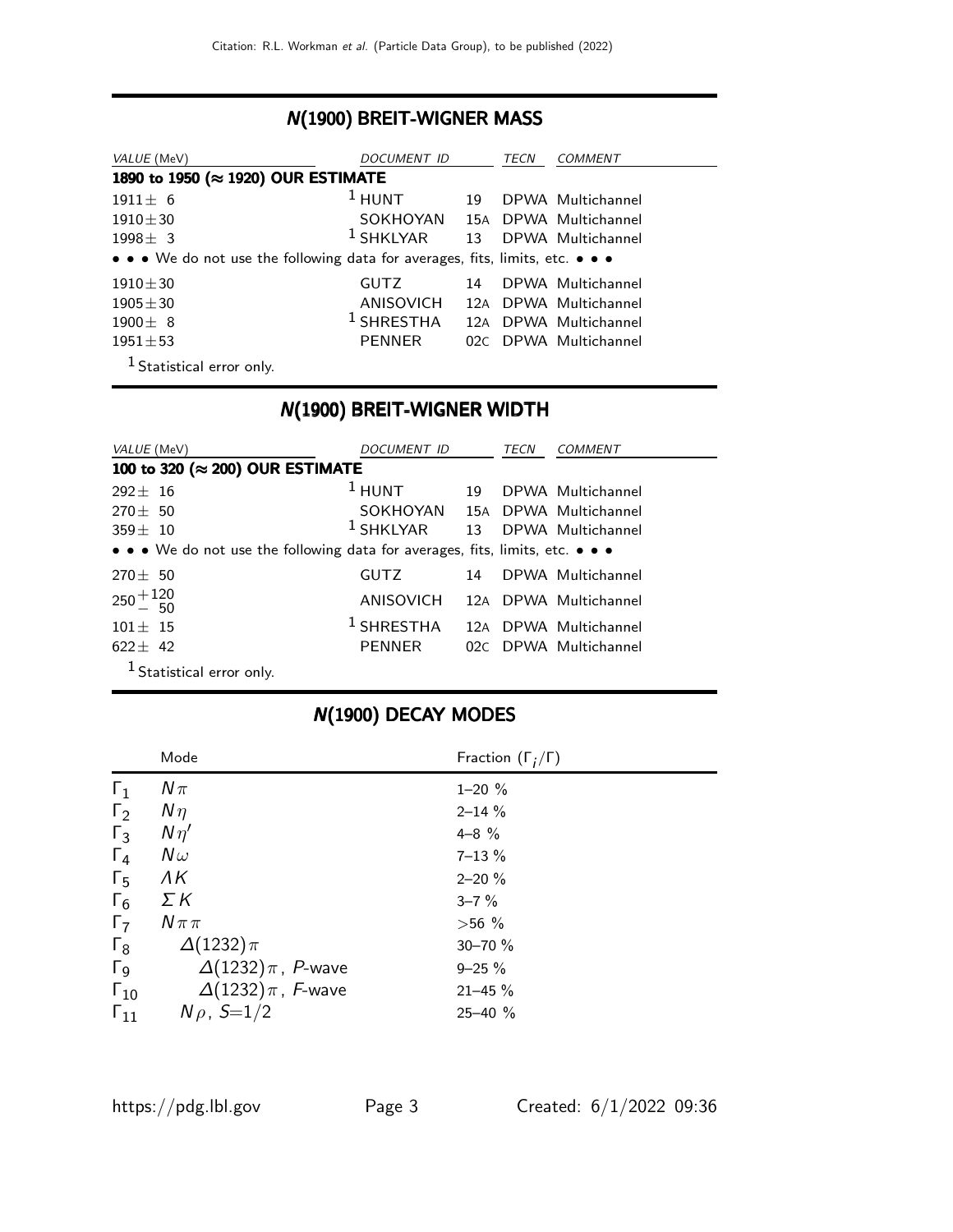| $\Gamma_{12}$ | $N\sigma$                              | $1 - 7 \%$         |
|---------------|----------------------------------------|--------------------|
|               | $\Gamma_{13}$ $N(1520)\pi$             | $7 - 23 \%$        |
|               | $\Gamma_{14}$ $N(1535)\pi$             | $4 - 10%$          |
|               | $\Gamma_{15}$ $\Lambda K^{*}(892)$     | $< 0.2 \%$         |
| $\Gamma_{16}$ | $p\gamma$                              | $0.001 - 0.025 \%$ |
|               | $\Gamma_{17}$ $p\gamma$ , helicity=1/2 | $0.001 - 0.021 \%$ |
|               | $\Gamma_{18}$ $p\gamma$ , helicity=3/2 | $<$ 0.003 $%$      |
| $\Gamma_{19}$ | $n\gamma$                              | ${<}0.040%$        |
| $\Gamma_{20}$ | $n\gamma$ , helicity=1/2               | $<$ 0.007 $%$      |
| $\Gamma_{21}$ | $n\gamma$ , helicity $=$ 3/2           | $<$ 0.033 $%$      |

# N(1900) BRANCHING RATIOS

| $\Gamma(N\pi)/\Gamma_{\rm total}$                                           |                    |     |             |                       | $\mathsf{\Gamma}_1/\mathsf{\Gamma}$ |
|-----------------------------------------------------------------------------|--------------------|-----|-------------|-----------------------|-------------------------------------|
| VALUE (%)                                                                   | DOCUMENT ID        |     | TECN        | <b>COMMENT</b>        |                                     |
| 1-20 % OUR ESTIMATE                                                         |                    |     |             |                       |                                     |
| $1.9 \pm 0.1$                                                               | $^1$ HUNT          | 19  |             | DPWA Multichannel     |                                     |
| $\pm 2$<br>3                                                                | SOKHOYAN           |     |             | 15A DPWA Multichannel |                                     |
| 25<br>$\pm 1$                                                               | $1$ SHKLYAR        | 13  |             | DPWA Multichannel     |                                     |
| • We do not use the following data for averages, fits, limits, etc. • • •   |                    |     |             |                       |                                     |
| ±2<br>3                                                                     | <b>GUTZ</b>        | 14  |             | DPWA Multichannel     |                                     |
| 3<br>$\pm 2$                                                                | <b>ANISOVICH</b>   |     |             | 12A DPWA Multichannel |                                     |
| $\overline{7}$<br>$\pm 4$                                                   | $^1$ SHRESTHA      |     |             | 12A DPWA Multichannel |                                     |
| 16<br>$\pm 2$                                                               | <b>PENNER</b>      |     |             | 02C DPWA Multichannel |                                     |
| $1$ Statistical error only.                                                 |                    |     |             |                       |                                     |
| $\Gamma(N\eta)/\Gamma_{\rm total}$                                          |                    |     |             |                       | $\mathsf{\Gamma}_2/\mathsf{\Gamma}$ |
| VALUE (%)                                                                   | DOCUMENT ID        |     | TECN        | <b>COMMENT</b>        |                                     |
| 2 $\pm 2$                                                                   | <b>MUELLER</b>     | 20  |             | DPWA Multichannel     |                                     |
| $1.3 \pm 0.5$                                                               | $1$ HUNT           | 19  |             | DPWA Multichannel     |                                     |
| ±2<br>$\mathcal{P}$                                                         | $1$ SHKLYAR        | 13  |             | DPWA Multichannel     |                                     |
| 10 <sup>1</sup><br>$+4$                                                     | <b>ANISOVICH</b>   | 12A |             | DPWA Multichannel     |                                     |
| • • We do not use the following data for averages, fits, limits, etc. • • • |                    |     |             |                       |                                     |
| $\,<\,1$                                                                    | $1$ SHRESTHA       | 12A |             | DPWA Multichannel     |                                     |
| 14 $\pm$ 5                                                                  | <b>PENNER</b>      | 02C |             | DPWA Multichannel     |                                     |
| <sup>1</sup> Statistical error only.                                        |                    |     |             |                       |                                     |
| $\Gamma(N\eta')/\Gamma_{\rm total}$                                         |                    |     |             |                       | $\Gamma_3/\Gamma$                   |
| VALUE (%)                                                                   | <b>DOCUMENT ID</b> |     | TECN        | <b>COMMENT</b>        |                                     |
| 4-8 % OUR ESTIMATE                                                          |                    |     |             |                       |                                     |
| $6 \pm 2$                                                                   | <b>ANISOVICH</b>   | 17C |             | DPWA Multichannel     |                                     |
| $\Gamma(N\omega)/\Gamma_{\rm total}$                                        |                    |     |             |                       | $\Gamma_4/\Gamma$                   |
| VALUE (%)                                                                   | DOCUMENT ID        |     | <b>TECN</b> | <b>COMMENT</b>        |                                     |
| $15\pm8$                                                                    | <b>DENISENKO</b>   | 16  |             | DPWA Multichannel     |                                     |
| $10\pm3$                                                                    | $1$ SHKLYAR        | 13  |             | DPWA Multichannel     |                                     |
|                                                                             |                    |     |             |                       |                                     |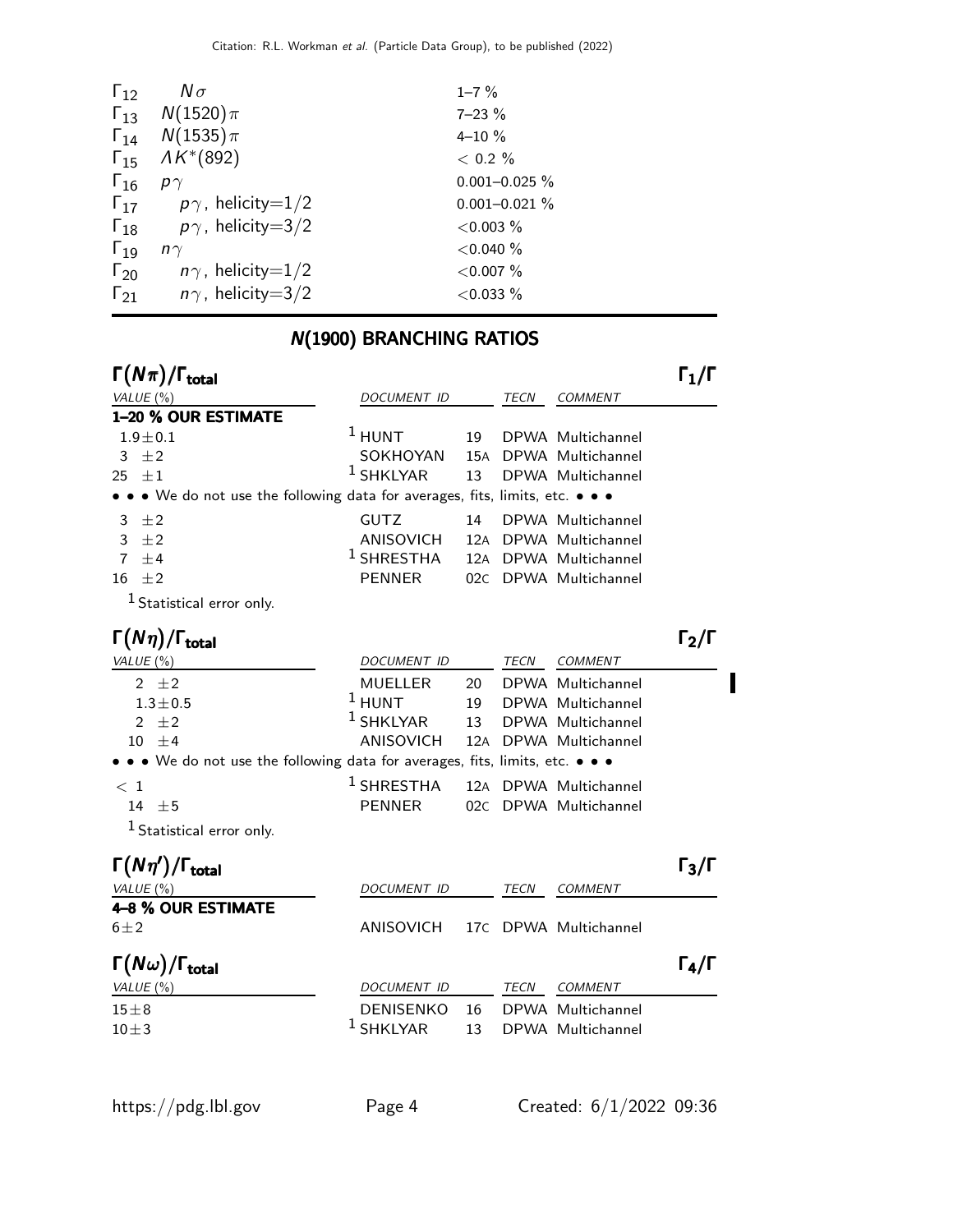• • • We do not use the following data for averages, fits, limits, etc. • • •

| $39\pm9$                    | PFNNFR |  | 02C DPWA Multichannel |
|-----------------------------|--------|--|-----------------------|
| $1$ Statistical error only. |        |  |                       |

| $\Gamma(\Lambda K)/\Gamma_{\rm total}$                                        |                                |    |      |                                         | $\Gamma_5/\Gamma$                      |
|-------------------------------------------------------------------------------|--------------------------------|----|------|-----------------------------------------|----------------------------------------|
| VALUE $(\%)$                                                                  | DOCUMENT ID                    |    |      | TECN COMMENT                            |                                        |
| $13.7 \pm 0.3$                                                                | $1$ HUNT                       | 19 |      | DPWA Multichannel                       |                                        |
| $16 \pm 5$                                                                    | ANISOVICH                      |    |      | 12A DPWA Multichannel                   |                                        |
| $2.4 \pm 0.3$                                                                 | $1$ SHKLYAR                    | 05 |      | DPWA Multichannel                       |                                        |
| • • • We do not use the following data for averages, fits, limits, etc. • • • |                                |    |      |                                         |                                        |
| 14 $\pm$ 5                                                                    | $1$ SHRESTHA                   |    |      | 12A DPWA Multichannel                   |                                        |
| to 15<br>5                                                                    | <b>NIKONOV</b>                 | 08 |      | DPWA Multichannel                       |                                        |
| $0.1 \pm 0.1$                                                                 | <b>PENNER</b>                  |    |      | 02C DPWA Multichannel                   |                                        |
| $1$ Statistical error only.                                                   |                                |    |      |                                         |                                        |
| $\Gamma(\Sigma K)/\Gamma_{\rm total}$                                         |                                |    |      |                                         | $\Gamma_6/\Gamma$                      |
| VALUE (%)                                                                     | DOCUMENT ID                    |    | TECN | <b>COMMENT</b>                          |                                        |
| $5 \pm 2$                                                                     | ANISOVICH                      |    |      | 12A DPWA Multichannel                   |                                        |
| • • • We do not use the following data for averages, fits, limits, etc. • • • |                                |    |      |                                         |                                        |
| $1 \pm 1$                                                                     | <b>PENNER</b>                  |    |      | 02C DPWA Multichannel                   |                                        |
| $\Gamma(\Delta(1232)\pi, P$ -wave)/ $\Gamma_{\text{total}}$                   |                                |    |      |                                         | $\Gamma$ 9/Г                           |
| VALUE $(\%)$                                                                  | DOCUMENT ID                    |    | TECN | COMMENT                                 |                                        |
| $17 \pm 8$                                                                    | SOKHOYAN                       |    |      | 15A DPWA Multichannel                   |                                        |
| $\Gamma(\Delta(1232)\pi$ , F-wave)/ $\Gamma_{\rm total}$                      |                                |    |      |                                         | $\Gamma_{10}/\Gamma$                   |
| VALUE $(\%)$                                                                  | <u>DOCUMENT ID</u>             |    |      | TECN COMMENT                            |                                        |
| $33 \pm 12$                                                                   | SOKHOYAN                       |    |      | 15A DPWA Multichannel                   |                                        |
| $\Gamma(N\rho, S=1/2)/\Gamma_{\rm total}$                                     |                                |    |      |                                         | $\mathsf{\Gamma}_{11}/\mathsf{\Gamma}$ |
| VALUE (%)                                                                     | DOCUMENT ID                    |    | TECN | <b>COMMENT</b>                          |                                        |
| 25-40 % OUR ESTIMATE                                                          |                                |    |      |                                         |                                        |
| $32 + 7$                                                                      | $1$ HUNT                       | 19 |      | DPWA Multichannel                       |                                        |
| $1$ Statistical error only.                                                   |                                |    |      |                                         |                                        |
| $\Gamma(N\sigma)/\Gamma_{\rm total}$                                          |                                |    |      |                                         | $\Gamma_{12}/\Gamma$                   |
| VALUE (%)                                                                     | DOCUMENT ID                    |    | TECN | COMMENT                                 |                                        |
| $4\pm3$                                                                       | SOKHOYAN 15A DPWA Multichannel |    |      |                                         |                                        |
| $\Gamma(N(1520)\pi)/\Gamma_{\rm total}$                                       |                                |    |      |                                         | $\Gamma_{13}/\Gamma$                   |
|                                                                               |                                |    |      |                                         |                                        |
| VALUE $(\%)$<br>$15 \pm 8$                                                    | DOCUMENT ID<br>SOKHOYAN        |    | TECN | <b>COMMENT</b><br>15A DPWA Multichannel |                                        |
|                                                                               |                                |    |      |                                         |                                        |
| $\Gamma(N(1535)\pi)/\Gamma_{\rm total}$                                       |                                |    |      |                                         | $\Gamma_{14}/\Gamma$                   |
| VALUE (%)                                                                     | DOCUMENT ID                    |    | TECN | COMMENT                                 |                                        |
| $7 + 3$                                                                       | <b>GUTZ</b>                    | 14 |      | DPWA Multichannel                       |                                        |
|                                                                               |                                |    |      |                                         |                                        |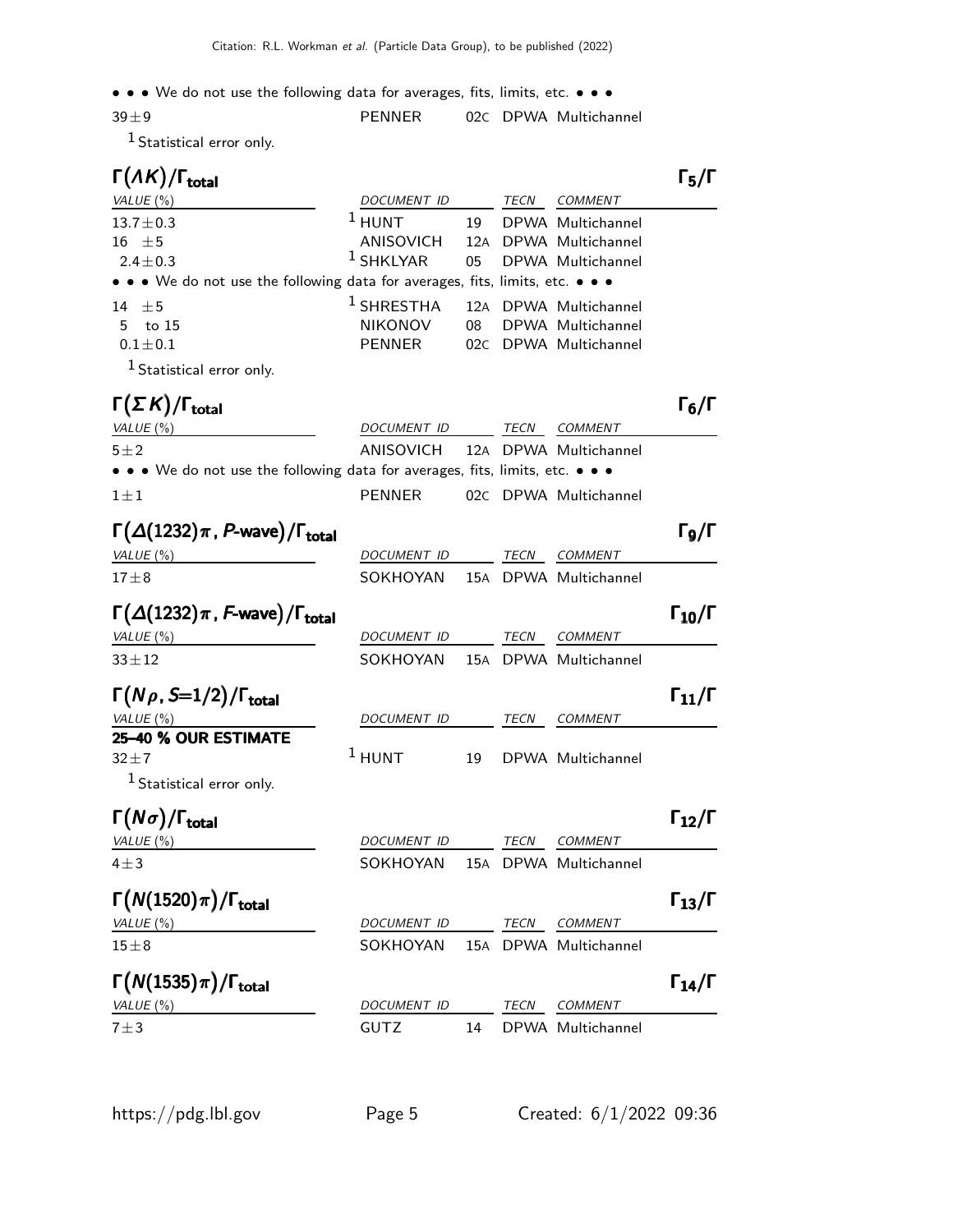Citation: R.L. Workman et al. (Particle Data Group), to be published (2022)

| $\Gamma(A K^*(892))/\Gamma_{\text{total}}$                              |                  | DOCUMENT ID                                 |  | TECN |      | <b>COMMENT</b>                 | $\Gamma_{15}/\Gamma$ |
|-------------------------------------------------------------------------|------------------|---------------------------------------------|--|------|------|--------------------------------|----------------------|
| VALUE $(\%)$<br>$<$ 0.2 % OUR ESTIMATE                                  |                  |                                             |  |      |      |                                |                      |
| ${<}0.2$                                                                |                  | ANISOVICH 17B DPWA Multichannel             |  |      |      |                                |                      |
|                                                                         |                  | N(1900) PHOTON DECAY AMPLITUDES AT THE POLE |  |      |      |                                |                      |
| $N(1900) \rightarrow p\gamma$ , helicity-1/2 amplitude A <sub>1/2</sub> |                  |                                             |  |      |      |                                |                      |
| MODULUS (GeV $^{-1/2}$ ) PHASE (° )                                     |                  | DOCUMENT ID TECN                            |  |      |      | <b>COMMENT</b>                 |                      |
| $0.026 \pm 0.014$ 60 $\pm$ 35                                           |                  |                                             |  |      |      | SOKHOYAN 15A DPWA Multichannel |                      |
| $N(1900) \rightarrow p\gamma$ , helicity-3/2 amplitude A <sub>3/2</sub> |                  |                                             |  |      |      |                                |                      |
| MODULUS (GeV $^{-1/2}$ )                                                | PHASE $(^\circ)$ | DOCUMENT ID                                 |  |      | TECN | <b>COMMENT</b>                 |                      |
| $-0.070 \pm 0.030$ 70 $\pm$ 50                                          |                  |                                             |  |      |      | SOKHOYAN 15A DPWA Multichannel |                      |

### N(1900) BREIT-WIGNER PHOTON DECAY AMPLITUDES

### $N(1900) \rightarrow p\gamma$ , helicity-1/2 amplitude  $A_{1/2}$

| VALUE (GeV $^{-1/2}$ )                                                        | <i>DOCUMENT ID</i> |    | TECN | COMMENT               |
|-------------------------------------------------------------------------------|--------------------|----|------|-----------------------|
| $0.040 \pm 0.004$                                                             | $1$ HUNT           | 19 |      | DPWA Multichannel     |
| $0.024 \pm 0.014$                                                             | SOKHOYAN           |    |      | 15A DPWA Multichannel |
| $-0.008 \pm 0.001$                                                            | SHKLYAR            | 13 |      | DPWA Multichannel     |
| • • • We do not use the following data for averages, fits, limits, etc. • • • |                    |    |      |                       |
| $0.024 \pm 0.014$                                                             | <b>GUTZ</b>        | 14 |      | DPWA Multichannel     |
| $0.026 \pm 0.015$                                                             | ANISOVICH          |    |      | 12A DPWA Multichannel |
| $0.041 \pm 0.008$                                                             | $1$ SHRESTHA       |    |      | 12A DPWA Multichannel |
| $-0.017$                                                                      | <b>PENNER</b>      |    |      | 02D DPWA Multichannel |
| <sup>1</sup> Statistical error only.                                          |                    |    |      |                       |

### $N(1900) \rightarrow p\gamma$ , helicity-3/2 amplitude A<sub>3/2</sub>

| VALUE (GeV $^{-1/2}$ )                                                        | <i>DOCUMENT ID</i> |      | TECN | <i>COMMENT</i>        |
|-------------------------------------------------------------------------------|--------------------|------|------|-----------------------|
| $-0.094 \pm 0.007$                                                            | <b>HUNT</b>        | 19   |      | DPWA Multichannel     |
| $-0.067 \pm 0.030$                                                            | SOKHOYAN           |      |      | 15A DPWA Multichannel |
| 0.001                                                                         | SHKLYAR            | 13   |      | DPWA Multichannel     |
| • • • We do not use the following data for averages, fits, limits, etc. • • • |                    |      |      |                       |
| $-0.067 \pm 0.030$                                                            | GUTZ.              | 14   |      | DPWA Multichannel     |
| $-0.065 \pm 0.030$                                                            | ANISOVICH          | 12A  |      | DPWA Multichannel     |
| $-0.004 \pm 0.006$                                                            | $1$ SHRESTHA       |      |      | 12A DPWA Multichannel |
| 0.031                                                                         | <b>PENNER</b>      | 02D. |      | DPWA Multichannel     |
| Statistical error only.                                                       |                    |      |      |                       |

### $N(1900) \rightarrow n\gamma$ , helicity-1/2 amplitude A<sub>1/2</sub>

| VALUE (GeV $^{-1/2}$ )                                                        | <i>DOCUMENT ID</i>                          |    | TECN | <b>COMMENT</b>            |
|-------------------------------------------------------------------------------|---------------------------------------------|----|------|---------------------------|
| $0.007 \pm 0.014$                                                             | $1$ HUNT                                    | 19 |      | DPWA Multichannel         |
| $0.000 \pm 0.030$                                                             | ANISOVICH 13B DPWA Multichannel             |    |      |                           |
| • • • We do not use the following data for averages, fits, limits, etc. • • • |                                             |    |      |                           |
| $-0.010 \pm 0.004$                                                            | <sup>1</sup> SHRESTHA 12A DPWA Multichannel |    |      |                           |
| $-0.016$                                                                      | PENNER                                      |    |      | 02D DPWA Multichannel     |
| <sup>1</sup> Statistical error only.                                          |                                             |    |      |                           |
| https://pdg.lbl.gov                                                           | Page 6                                      |    |      | Created: $6/1/2022$ 09:36 |